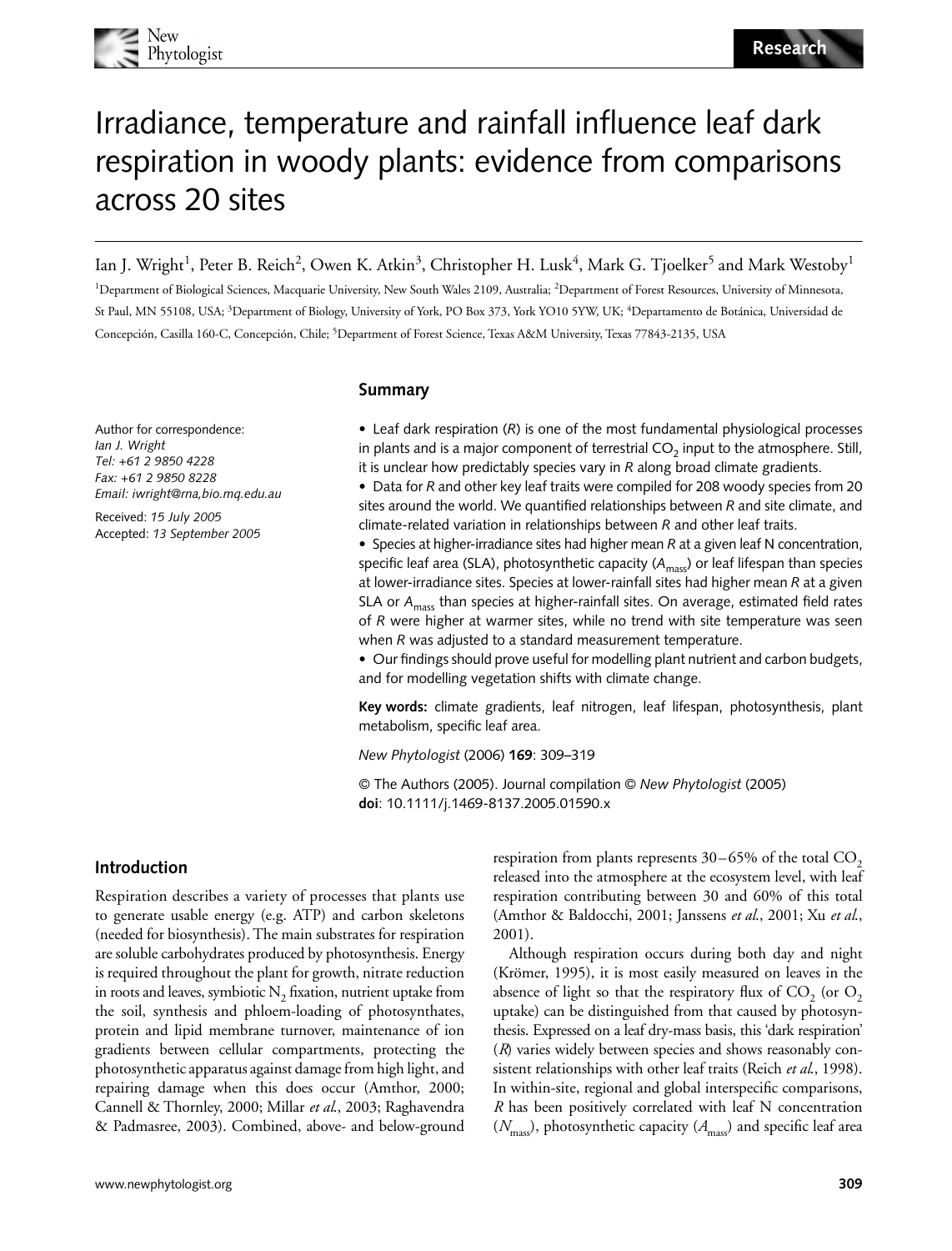(SLA), and negatively correlated with average leaf lifespan (LL) (Ryan, 1995; Reich *et al*., 1998; Wright *et al*., 2001; Turnbull *et al*., 2003). Together, these traits form a spectrum of leaf 'economics' (Wright *et al*., 2004; Wright *et al*., 2005a), running from species with potential for quick photosynthetic returns on investments of nutrients and dry mass in shortlived leaves (e.g. many herbs, grasses and deciduous trees) to species with slower potential rates of return, but long-lived leaves (e.g. many evergreen shrubs and trees).

Previously we have quantified broad-scale relationships between site climate and key leaf economic traits, and the degree to which the relationships between leaf traits vary with climate (Wright *et al*., 2004; Wright *et al*., 2005b). *R* was not included in these analyses because dealing with climaterelated trends in respiration is more complex than for the other leaf traits. Specifically, *R* is strongly temperature-sensitive in the short term (increasing approximately exponentially

with temperature), yet can show compensatory adjustment (acclimation) over the longer term (over a few days, weeks or months), with the extent of acclimation varying considerably among species (Larigauderie & Körner, 1995; Atkin & Tjoelker, 2003; Loveys *et al*., 2003; Atkin *et al*., 2005). Ideally, these effects should be taken into account when considering relationships between *R* and site temperature, and if we are to model vegetation (and carbon budget) responses to climate change reliably.

In this study we drew together leaf trait data (*R*, leaf lifespan,  $A_{\text{mass}}$ ,  $N_{\text{mass}}$  and SLA) for species from 20 sites around the world. The sites vary widely in climate and represent a number of predominantly woody biomes (Table 1). There were two aims to the study:

**1** To quantify relationships between *R* and site climate. Climate was characterized in terms of temperature, rainfall and solar radiation, all of which strongly influence the primary

**Table 1** Details of sample sizes, climate and measurement conditions for the 20 sites at which leaf dark respiration (*R*) was measured

| Site                                      | References       | Biome                | No.<br>species<br>(woody/<br>total) | I <sub>ambient</sub><br>$(^{\circ}C)$ | $I_{measured}$<br>$(^{\circ}C)$ | <b>MAT</b><br>$(^{\circ}C)$ | Mean<br>annual<br>rainfall<br>(mm) | Mean<br>daily solar<br>radiation<br>(W m <sup>-2</sup> ) |
|-------------------------------------------|------------------|----------------------|-------------------------------------|---------------------------------------|---------------------------------|-----------------------------|------------------------------------|----------------------------------------------------------|
|                                           |                  |                      |                                     |                                       |                                 |                             |                                    |                                                          |
| Kitajima: Panama                          |                  | Tropical rainforest  | 6/6                                 | 26.0                                  | 29                              | 26.3                        | 1657                               | 183                                                      |
| Lee: Cedar Creek, USA                     | Unpubl.          | Temperate forest     | 1/12                                | 22.0                                  | 25                              | 6.3                         | 730                                | 127                                                      |
| Lusk: Concepción, Chile                   | $2, 3$ , unpubl. | Temperate forest     | 6/6                                 | 16.7                                  | 23                              | 12.9                        | 1308                               | 183                                                      |
| Lusk: Los Lleuques, Chile                 | 2, 3, unpubl.    | Temperate forest     | 5/5                                 | 12.0                                  | 22                              | 6.6                         | 1308                               | 180                                                      |
| Lusk: Puyehue, Chile                      | 2, 3, unpubl.    | Temperate rainforest | 12/12                               | 13.5                                  | 21.8                            | 10.6                        | 3500                               | 167                                                      |
| Mitchell: Coweeta, USA                    | 4, 5, unpubl.    | Temperate forest     | 14/14                               | 19.9                                  | 25                              | 11.6                        | 1740                               | 146                                                      |
| Miyazawa: Chiba, Japan                    | 6                | Temperate forest     | 4/4                                 | 18.7                                  | 27                              | 14.7                        | 1790                               | 136                                                      |
| Mooney: South Africa                      | 7                | Temperate forest     | 5/5                                 | 15.2                                  | 21                              | 17.0                        | 2500                               | 188                                                      |
| Reich: Colorado, USA                      | 8, 9             | Temperate forest     | 7/10                                | 8.7                                   | 25                              | $-1.5$                      | 959                                | 142                                                      |
| Reich: North Carolina, USA                | 8, 9             | Temperate forest     | 9/14                                | 20.5                                  | 25                              | 11.6                        | 1740                               | 146                                                      |
| Reich: New Mexico, USA                    | 8, 9             | Woodland             | 8/9                                 | 23.3                                  | 25                              | 13.5                        | 272                                | 179                                                      |
| Reich: South Carolina, USA                | 8, 9             | Temperate forest     | 9/10                                | 26.5                                  | 25                              | 18.2                        | 1295                               | 152                                                      |
| Reich: Venezuela                          | 8, 9             | Tropical rainforest  | 11/11                               | 26.3                                  | 25                              | 26.0                        | 3171                               | 154                                                      |
| Reich: Wisconsin, USA                     | 8, 9             | Temperate forest     | 9/15                                | 21.2                                  | 25                              | 8.2                         | 909                                | 134                                                      |
| Tjoelker: Cedar Creek, USA                | 10, 11, unpubl.  | Temperate forest     | 2/32                                | 20.5                                  | 25                              | 6.3                         | 730                                | 127                                                      |
| Veneklaas: Western Australia              | 12, unpubl.      | Woodland             | 23/25                               | 22.5                                  | 25                              | 18.3                        | 690                                | 182                                                      |
| Wright: high rain, high soil P, Australia | 13, 14           | Temperate forest     | 18/18                               | 19.5                                  | 25                              | 17.5                        | 1148                               | 162                                                      |
| Wright: high rain, low soil P, Australia  | 13, 14           | Woodland             | 17/17                               | 19.5                                  | 25                              | 17.5                        | 1148                               | 162                                                      |
| Wright: low rain, high soil P, Australia  | 13, 14           | Woodland             | 22/22                               | 18.7                                  | 25                              | 17.1                        | 412                                | 177                                                      |
| Wright: low rain, low soil P, Australia   | 13, 14           | Woodland             | 20/21                               | 18.7                                  | 25                              | 17.1                        | 412                                | 177                                                      |

*T*<sub>ambient</sub>, mean monthly temperature during the period when measurements were made (typically mid-growing season); *T*<sub>measured</sub>, mean temperature at which *R* was measured; MAT, mean annual temperature.

Similar sampling protocols were followed for most studies: outer canopy branches were sampled between early and mid-morning and kept in dark, moist and cool conditions (5–10°C) before being warmed to a standard temperature shortly before *R* was measured, *R* being measured in terms of  $CO<sub>2</sub>$  efflux using standard infrared gas analysis equipment.

Exceptions

Sampling time: Mitchell (predawn), Kitajima (dawn), Mooney (unknown), Miyazawa (unknown).

Material: Mooney (branches still attached), Kitajima (*R* measured on leaf discs). See Reich *et al.* (1998); Mitchell *et al.* (1999) for justification of measuring *R* on detached branches.

References: 1 (Kitajima *et al.*, 1997); 2, 3 (Lusk, 2001; Lusk *et al.*, 2003); 4, 5 (Bolstad *et al.*, 1999; Mitchell *et al.*, 1999); 6 (Miyazawa *et al.*, 1998); 7 (Mooney *et al.*, 1983); 8, 9 (Reich *et al.*, 1998, 1999); 10, 11 (Craine *et al.*, 1999; Tjoelker *et al.*, 2005); 12 (Veneklaas & Poot, 2003); 13, 14 (Wright *et al.*, 2001; Wright & Westoby, 2002).

Measurement of R: Kitajima (R measured using oxygen electrode; values converted to CO<sub>2</sub> production by assuming a respiratory quotient of 1.0; Lambers *et al.*, 1998).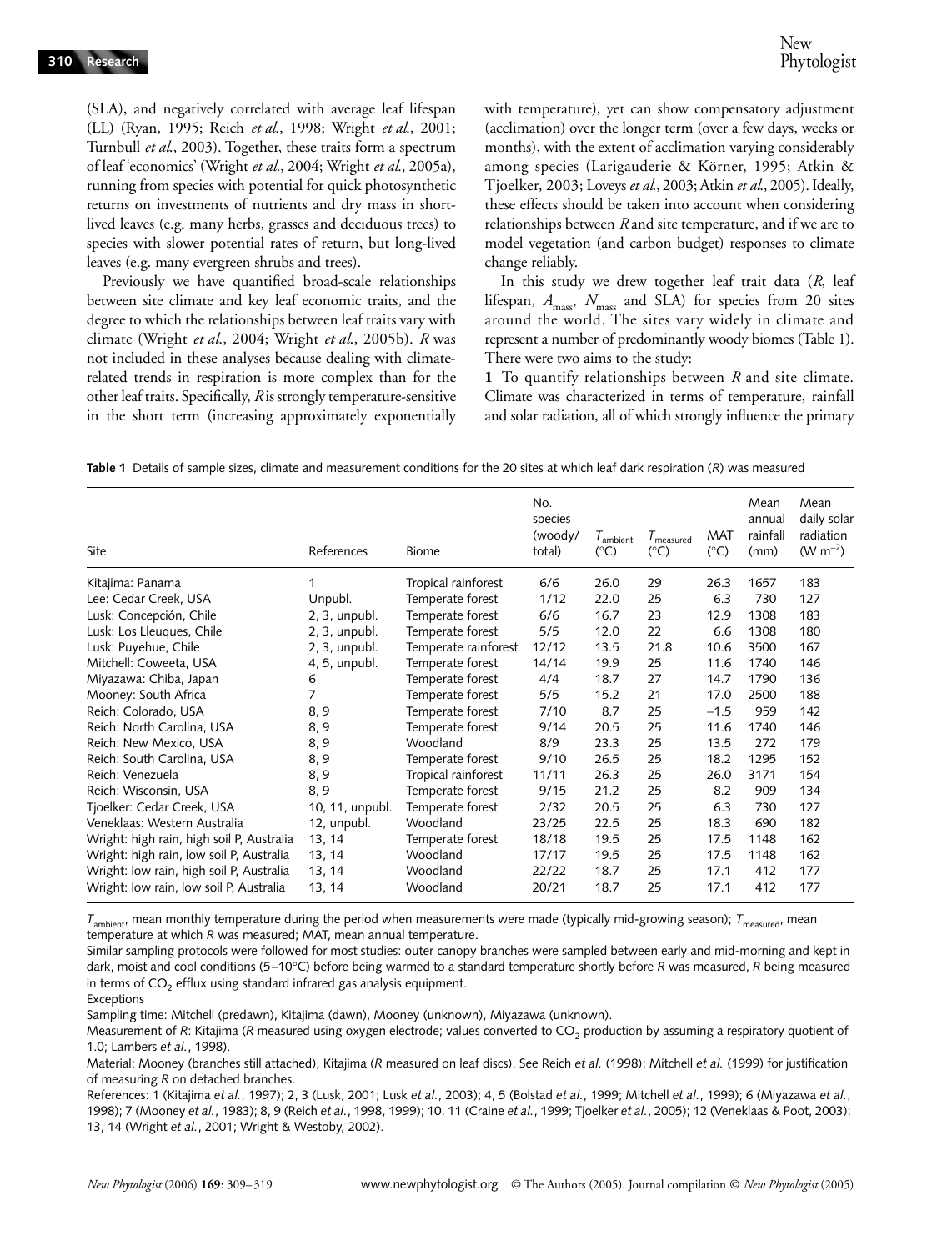productivity of vegetation (Lieth, 1975; Potter & Klooster, 1999; Roderick *et al*., 2001).

**2** To quantify the extent to which relationships between *R* and the other leaf traits vary according to site climate.

While we are unaware of any previous attempts to quantify relationships between *R* and either site rainfall or irradiance, there have been a number of comparisons of respiration rates of species originating from sites differing in mean (and growing-season) temperature. These studies can be divided into two types. In the first type, the species have been studied in their natural habitats, with *R* measured on leaves briefly elevated to a standard temperature before measurement. Mean *R* at a standard measurement temperature was higher for species from colder sites in three of four such studies (Stocker, 1935; Wager, 1941; Semikhatova *et al*., 1992); in the fourth, no relationship was evident between *R* and site temperature (Reich *et al*., 1998). Both Stocker (1935) and Semikhatova *et al*. (1992) also measured *R* at approximately ambient field temperatures  $(R<sub>ambient</sub>)$ , finding no relationship between *R*ambient and site temperature when comparing rates across sites that differed in climate. Thus the pattern of cold-site species having higher mean *R* (measured at a standard temperature) appeared simply to reflect greater short-term stimulation of *R*<sub>ambient</sub>, the difference between ambient and measurement temperatures being greater for these species.

In the second type of study, sets of species originating from thermally contrasting sites have been grown at a standard temperature in growth chambers, and *R* then measured at this temperature. Results from these studies have suggested that species from colder sites have *R* generally lower than (Atkin *et al*., 1997), higher than (Larigauderie & Körner, 1995 for comparisons made at 20 but not 10°C), or similar to species from warmer sites (Atkin & Day, 1990; Collier, 1996). Several similar studies have compared within-species variation, comparing plants originating from thermally contrasting sites but growing them in a common garden and measuring *R* at a standard temperature. Mean *R* was higher for plants originating from colder sites in the majority of these studies (Mooney, 1963; Klikoff, 1968; Reich *et al*., 1996; Oleksyn *et al*., 1998), but not in all (Chapin & Oechel, 1983). In all these growthchamber or common-garden experiments, *R* was given ample time to acclimatize to the standard temperature at which it was measured. Thus it is impossible to infer *post hoc* what trend in *R* would have been evident for the species (or populations) while growing in their natural habitats, whether *R* had been measured at ambient field temperatures ( $R<sub>ambient</sub>$ ) or for leaves briefly elevated to the measurement temperature (as in the first type of study above).

The majority of the studies mentioned above concerned herbs or grasses, mostly or entirely, further complicating any attempt to infer general, climate-related trends in  $R<sub>ambient</sub>$ across the world's vegetation. However, short-term temperature responses of *R* have been quantified for many species, both woody and herbaceous. Thus for studies where *R* has been measured on leaves briefly elevated to a standard temperature, but not measured at ambient air temperature, the latter  $(R<sub>ambient</sub>)$  can be estimated from the former, either by using species-specific information or by using a general equation describing the short-term temperature response of *R* (Atkin & Tjoelker, 2003; Atkin *et al*., 2005). We used both approaches in this study. Data were compiled from source studies where *R* had been measured on field-grown plants with similar methods. *R* was measured at a standard temperature within each study (most commonly 25°C, but varying between 20 and 29°C). Two formulations of *R* were calculated and used in our analyses. First (where necessary) we standardized measured *R* values to 25°C ( $R_{25}$ ). Second, we adjusted measured *R* values to the mean monthly temperature of each site during the time of year when *R* was measured, this formulation estimating what *R* would have been had it been measured in the field at ambient temperatures ( $R$ <sub>ambient</sub>).

# **Materials and Methods**

Data were compiled from a number of published and unpublished sources (Table 1). A number of criteria had to be met before a source data set was considered suitable. It had to be site-based, so that we could reasonably attach climate data. It had to provide *R* for at least four co-occurring species at a given site, along with data for at least two of the other leaf traits of interest. It had to provide *R* measurements made on nonsenescent, fully expanded leaves so that they reflected 'maintenance' respiration (McCree, 1970) more than respiratory costs associated with the conversion of reserve materials into new structure ('growth' respiration). Highly artificial vegetation types such as forestry plantations and crop fields were not included, on the basis that selected genotypes may not represent the long-term adaptation of the taxa to the climate and site. All studies had broadly similar sampling and measurement protocols (e.g. *R* was measured on foliage from outer canopy branches, generally as  $CO<sub>2</sub>$  efflux; details of sampling protocols are given in the footnotes to Table 1). In particular, virtually identical methods were used in studies that one of us (P.B.R.) was directly involved in; together they contributed 80% of the total data set (studies designated as Lee, Reich, Tjoelker, Veneklaas and Wright in Table 1). The total data set consisted of 268 species–site combinations; 23 species occurred at two sites, one species at three sites. For species at 17 of the 20 sites we were able to obtain data for all five of *R*,  $A_{\text{mass}}$ , SLA,  $N_{\text{mass}}$  and LL. Of the 268 species–site combinations, 208 were for woody species (trees or shrubs). Of these species (on which our analyses concentrated), we knew *R*, SLA and  $N_{\text{mass}}$  for all 208 species–site combinations, *A*mass for 193, and LL for 177.

In this study we express leaf *R* on a dry mass basis.  $A_{\text{mass}}$ (photosynthetic assimilation capacity) refers to photosynthetic rates measured under near-saturating light conditions, ambient  $CO<sub>2</sub>$  concentrations, close-to-ambient air temperatures,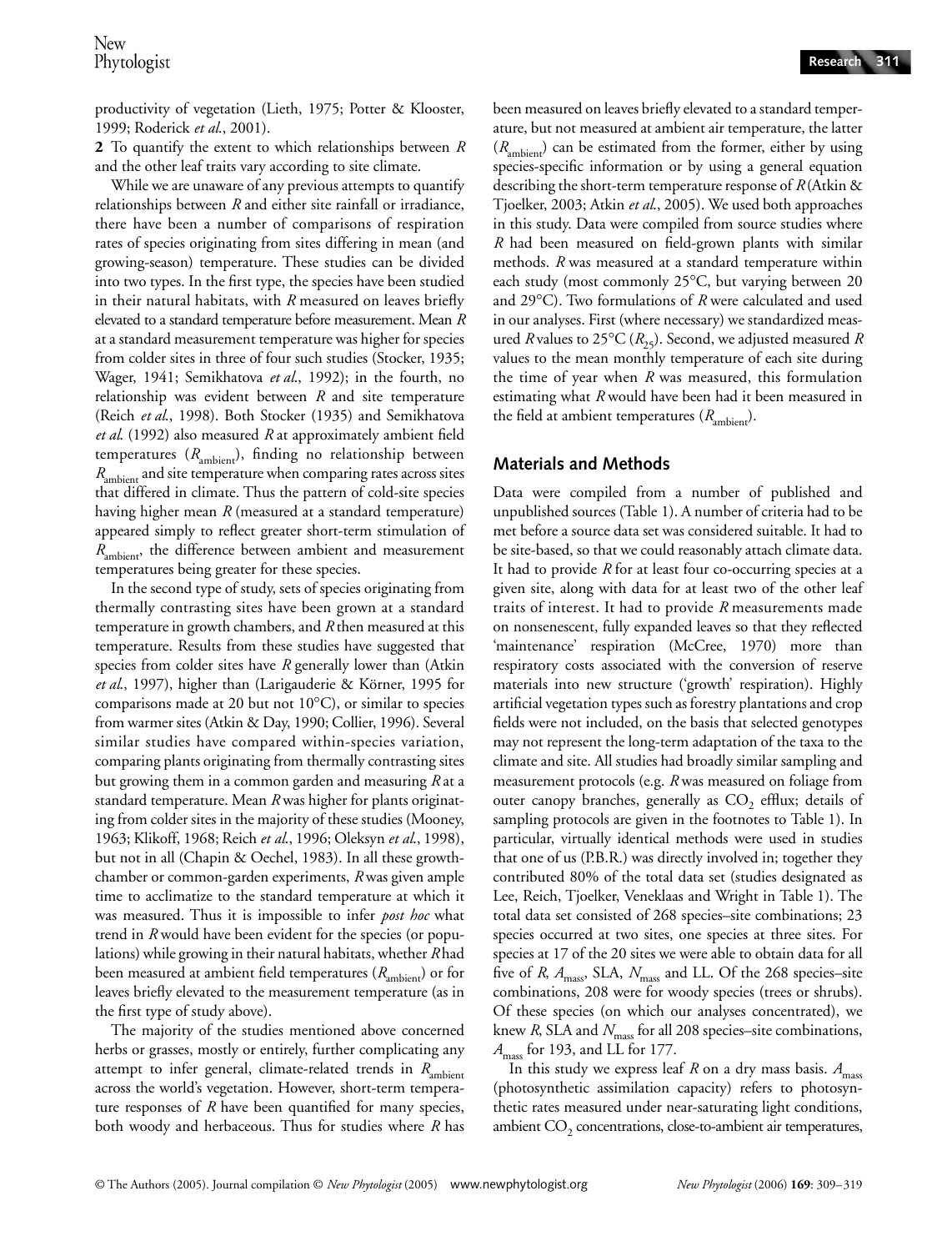and well watered conditions in the growth environment, also expressed on a dry mass basis.  $A_{\text{mass}}$ ,  $N_{\text{mass}}$  and SLA were measured for fully expanded, nonsenescent leaves. Average LL was estimated either from repeated censuses of leaf populations or by following whole cohorts of leaves from birth to death. The source papers (Table 1) can be consulted for further details about the leaf traits. Trait means were calculated for each species at a site where the mean was not already reported.

# Calculation of  $R_{25}$  and  $R_{\text{ambient}}$

The respiration rate at a standard temperature of interest  $(R_2, \text{ at } T_2)$  can be estimated from that measured at another temperature  $(R_1, \text{ at } T_1)$  using the following formula describing the average temperature-response of leaf respiration across 116 terrestrial plant species (Atkin & Tjoelker, 2003; Atkin *et al*., 2005):

$$
R_2 = R_1 \{3.09 - 0.0435[(T_2 + T_1)/2]\}^{[(T_2 - T_1)/10]}
$$
 Eqn 1

Measured dark respiration rates ( $R_{\text{measured}}$ ) were adjusted using this formula, first to 25 $^{\circ}$ C ( $R_{25}$ ), and second to the long-term mean monthly air temperature during the months when measurements were made ( $R_{\text{ambient}}$ ). Another approach for scaling *R*measured by temperature is to use an appropriate *Q*10 value, this being the ratio of *R* measured at one temperature to *R* measured at 10°C lower. The problem is that  $Q_{10}$  itself varies with temperature, typically declining with increasing measurement temperature (Tjoelker *et al*., 2001; Atkin & Tjoelker, 2003). However, as species-specific *Q*<sup>10</sup> values were available for the 'Mitchell Coweeta' data set, this second approach (equation 2) was used for these species rather than using equation 1.

$$
R_2 = R_1 Q_{10}^{[(T_2 - T_1)/10]}
$$
 Eqn 2

For these species (Mitchell Coweeta) the *Q*<sup>10</sup> and *R* values used were those calculated/measured for the upper canopy leaf class of each species, from plants growing at 600–1100 m elevation (Bolstad *et al*., 1999). The reported *R* values (measured at 20°C) were scaled first to 25°C ( $R_{25}$ ) and then to the estimated ambient air temperature  $(R_{\text{ambient}})$ , just as for species at all other sites.

For 170 of the 208 woody species, there was no need to scale *R* to 25°C as measurements were actually made at that temperature. Adjusting  $R_{\text{measured}}$  to the long-term average temperature of the measurement period ( $T_{\text{ambient}}$  in Table 1) allowed us to estimate what *R* would have been had it been measured in the field at ambient temperature  $(R_{\text{ambient}})$ . That is, we presume that the warming or cooling required to measure *R* at a standard temperature would have affected ambient rates of *R* in a manner well described by the equations above. Reversing that process should give reasonable estimates of *R*<sub>ambient</sub>. While it may seem circular to then compare *R*<sub>ambient</sub>

to site mean annual temperature (MAT), the same could be said for warming leaves of all species to a standard temperature and then comparing the measured *R* values with site MAT, given that *R* would be increased more in species from colder sites. We view both formulations of  $R(R_{25}$  and  $R_{\text{ambient}})$  as relevant for examining how *R* varies with site climate – the patterns they reveal are complementary. Photosynthetic capacity (*A*mass) was not adjusted for temperature because it was measured at close-to-ambient air temperatures in all studies, and because it is generally less temperature-sensitive than is *R* over a comparable temperature range near the temperature optimum for photosynthesis (Hill *et al*., 1988; Tjoelker *et al*., 1998; Atkin *et al*., 2000b).

## Climate data and data analysis

Long-term climate data were taken from (1) the sites themselves, where measurements had been made; (2) the nearest weather stations, with temperature data scaled where necessary by an altitudinal lapse rate of 0.6°C per 100 m (Körner, 1999); (3) a global  $0.5 \times 0.5^{\circ}$  data set of MAT, rainfall and solar radiation (New *et al*., 1999). Climate variables were summed (total annual rainfall) or averaged (mean daily temperature and irradiance) across all months of the year, and across the growing season (months where the mean air temperature was =  $5^{\circ}$ C; see Additional analyses).

The majority of herbaceous species (herbs and grasses) in the data set were sampled from sites representing only a limited climatic range (three-quarters coming from sites experiencing between 6.3 and 8.2°C MAT and 690 and 730 mm annual rainfall). By contrast, each of the various woody plant functional types (shrubs, deciduous trees, broad-leaf evergreen trees, needle-leaf evergreen trees) were sampled from a broad range of sites, spanning at least 19°C in MAT and 1000 mm in annual rainfall. Consequently, we concentrated on woody species in our analyses, although some trends involving the herbaceous species are also reported. Site rainfall was strongly right-skewed across the data set and was  $log_{10}$ transformed for all analyses. MAT and irradiance were left untransformed as their distribution was approximately normal. MAT and irradiance were positively correlated across sites (correlation  $r = 0.48$ ,  $P = 0.031$ ); MAT and rainfall, and rainfall and irradiance, were unrelated (both *P* > 0.4).

There was considerable variation among species for each leaf trait.  $R_{25}$  varied 16-fold across the data set,  $R_{\text{ambient}}$ 47-fold, SLA 22-fold, *N*mass eightfold, *A*mass 41-fold, and LL 70-fold. All leaf traits were strongly right-skewed and were  $\log_{10}$ transformed before analysis. Standard bivariate regression was used for quantifying relationships between *R* and climate variables, and between *R* and the other leaf traits. Multiple regression was used for quantifying the effect of climate on *R*–trait relationships. In these analyses a significant coefficient for the climate variable indicates that the 'elevation' (intercept) of the trait relationship varies with climate.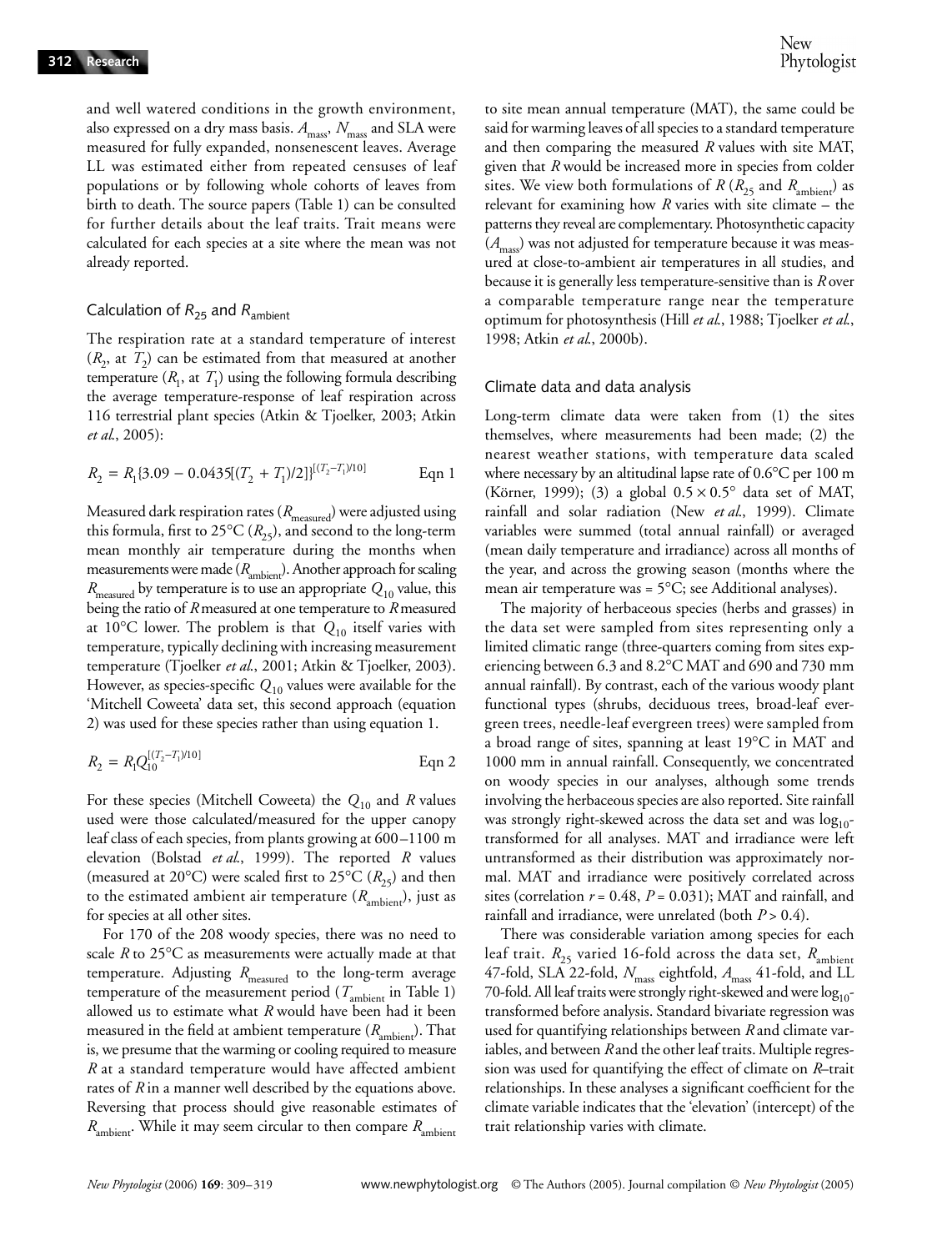## Additional analyses

We ran a number of additional analyses to test whether our results were sensitive to the method by which  $R_{\text{ambient}}$  and  $R_{25}$ were calculated. Our overriding conclusion was that they were not. In the first set of analyses,  $R_{25}$  and  $R_{\rm ambient}$  were calculated using several different *Q*<sup>10</sup> values and equation 2. For leaves experiencing moderate temperatures, such as between 15 and 25°C, *Q*<sup>10</sup> ranges between 1.4 and 4.2, but the majority of values fall between 2.0 and 2.6 (Larigauderie & Körner, 1995; Tjoelker *et al*., 2001). Using a range of *Q*<sup>10</sup> values between 1.4 and 4.2, we found the same patterning of *R* by climate (or lack thereof ), and the same effects of climate on *R*–trait relationships as with  $R_{25}$  and  $R_{\text{ambient}}$  calculated using equation 1, with only one exception. With *Q*<sup>10</sup> values between 3.9 and 4.2, the MAT effect on the  $R_{25} - A_{\text{mass}}$  regression became weakly negative (*P =* 0.042) rather than nonsignificant (see Results). In the second set of analyses, *R*<sub>ambient</sub> was recalculated by adjusting  $R_{\text{measured}}$  to the mean temperature during the entire growth season, rather than to the mean temperature for just the months when measurements were made. Equation 1 was used for these calculations, and growth season was defined as months where the mean air temperature was = 5°C. This recalculation of *R*<sub>ambient</sub> to growing-season temperature did not change our findings in any qualitative sense. Finally, instead of using MAT in regression analyses, we substituted the average temperature during the growth season, as well as the version of *R*<sub>ambient</sub> adjusted to this temperature. Again, there was close agreement between these results and those we report in Results, but in this case with a stronger  $R<sub>ambient</sub>$ –site temperature correlation ( $r = 0.58$  compared with  $r = 0.39$ , both *P* < 0.001). In conclusion, the patterns we observed between *R* and climate among woody species were robust to a whole range of different assumptions made in the calculations of  $R_{25}$  and  $R_{\text{ambient}}$ .

## **Results**

Relationships between *R* and site climate

Across the 208 woody species,  $R_{25}$  was unrelated to site MAT, annual rainfall or average site irradiance (all  $P > 0.130$ ; Fig. 1a–c).  $R_{\text{ambient}}$  was also unrelated to rainfall ( $P = 0.078$ ) and irradiance (*P =* 0.787), but was positively correlated with MAT  $(r^2 = 0.15, P < 0.001;$  Fig. 1d–f). Despite the positive relationship between  $R_{\text{ambient}}$  and MAT, we note that there was *c*. 10-fold variation among species in *R* at any given MAT (or rainfall, or irradiance).

Among the 60 herbs and grasses in the original data set,  $R_{25}$ was negatively related to MAT ( $r^2$  = 0.09,  $P$  = 0.020) and irradiance  $(r^2 = 0.11, P = 0.008)$ , and positively correlated with rainfall ( $r^2 = 0.15$ ,  $P = 0.002$ ).  $R_{\text{ambient}}$  was also negatively related to irradiance ( $r^2$  = 0.11,  $P$  = 0.009) and positively correlated with rainfall ( $r^2$  = 0.09,  $P$  = 0.022), but showed no relationship with MAT ( $P = 0.820$ ). As these species were sampled from only a very limited climatic range (see Materials and Methods), these results do not necessarily reflect trends over broader climatic gradients.

#### Modulation of trait relationships by climate

The following analyses concern woody species only. As expected (Reich *et al.*, 1998),  $R_{25}$  and  $R_{\text{ambient}}$  were positively correlated with SLA,  $N_{\text{mass}}$  and  $A_{\text{mass}}$ , and negatively correlated with LL (all *P* < 0.001; regression details in Table 2). The relationships involving  $A_{\text{mass}}$  and LL were generally stronger than those involving SLA or  $N_{\text{mass}}$ .  $R_{25}$  was more tightly related to SLA and  $N_{\text{mass}}$  than was  $R_{\text{ambient}}$ ; both formulations of  $R$  were correlated with *A*<sub>mass</sub> and LL, with similar strength (Table 2). Across the 208 woody species, both  $R_{25}$  and  $R_{\text{ambient}}$ 

increased with increasing site irradiance at a given  $N_{\text{mass}}$ , SLA,



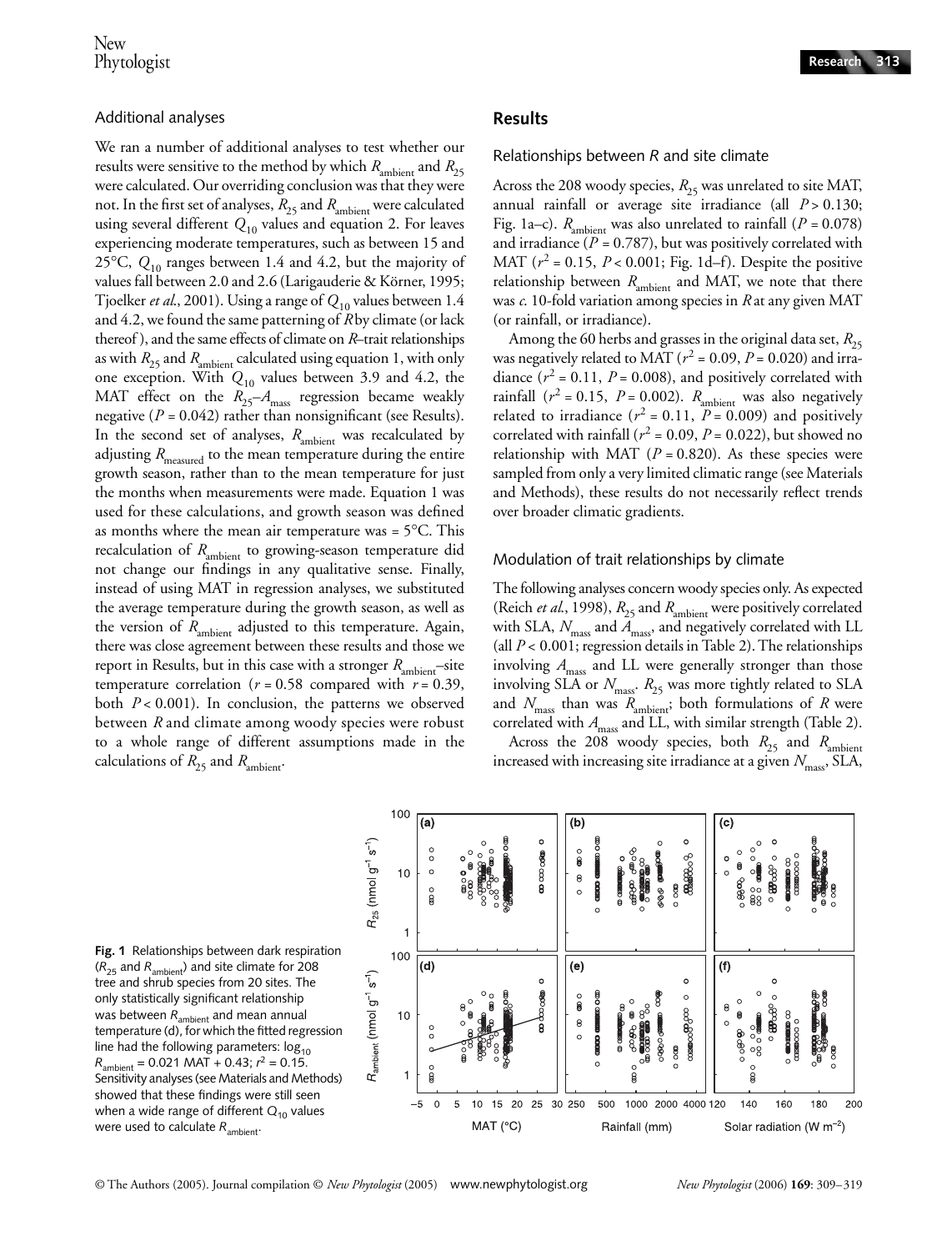**Table 2** Regression equations predicting leaf dark respiration (*R*) as a function of other leaf traits across the 208 woody species

| Equation                                                       | r <sup>2</sup> |
|----------------------------------------------------------------|----------------|
|                                                                |                |
| $\log R_{25} = 0.595 \log SLA - 0.169$                         | 0.36           |
| $\log R_{\text{ambient}} = 0.622 \log SLA - 0.396$             | 0.26           |
| $\log R_{25} = 0.889 \log N_{\text{mass}} + 0.788$             | 0.45           |
| $\log R_{\text{ambient}} = 1.003 \log N_{\text{mass}} + 0.593$ | 0.39           |
| $\log R_{25} = 0.624 \log A_{\text{mass}} - 0.211$             | 0.49           |
| $\log R_{\text{ambient}} = 0.754 \log A_{\text{mass}} - 0.623$ | 0.48           |
| $\log R_{25} = -0.511 \log L L + 1.542$                        | 0.55           |
| $\log R_{\text{ambient}} = -0.623 \log L L + 1.503$            | 0.55           |

Units:  $R_{25}$  and  $R_{\text{ambient}}$  nmol  $g^{-1}$  s<sup>-1</sup>; specific leaf area (SLA), cm<sup>2</sup>  $g^{-1}$ ; leaf N concentration ( $N_{\text{mass}}$ ), %; photosynthetic capacity ( $A_{\text{mass}}$ ), nmol g<sup>-1</sup> s<sup>-1</sup>; leaf lifespan (LL), months.

Sample size: for relationships involving *N*<sub>mass</sub> or SLA, *n* = 208 species; for  $A_{\text{maser}}$ ,  $n = 193$ ; for LL,  $n = 177$ .

*A*mass or LL (regression coefficient for irradiance significantly positive in all cases, all *P* = 0.005; Table 3). The *R*<sub>ambient</sub>–SLA relationship is depicted in Fig. 2(a) (in which species have been coded into irradiance classes for illustrative purposes only).

There was no effect of site rainfall on regressions of either  $R_{25}$  or  $R_{\text{ambient}}$  on either  $N_{\text{mass}}$  or LL. However, site rainfall had a significantly negative effect on regressions of either formulation of *R* with both SLA and with  $A_{\text{mass}}$  (all  $P < 0.001$ ). That is, at a given SLA or  $A_{\text{mass}}$ , dark respiration was higher at lower-rainfall sites (regression details in Table 3). This is depicted in Fig. 2(b), where species have been coded into rainfall classes.

MAT had no effect on regressions of  $R_{25}$  on any of  $N_{\text{mass}}$ , SLA,  $A_{\text{mass}}$  or LL. However,  $R_{\text{ambient}}$  increased with increasing MAT at a given  $N_{\text{mass}}$ , SLA,  $A_{\text{mass}}$  or LL (main MAT effects all  $P < 0.001$ ; Table 3). This is illustrated in Fig. 2(c), where species have been coded into MAT classes. The trends concerning site rainfall and irradiance can be contrasted with those concerning MAT: whereas the MAT effects on  $R_{\text{ambient}}$ were observed whether or not variation in the other leaf traits was simultaneously controlled, there were no apparent rainfall or irradiance effects on leaf *R* except in the multiple regressions.

#### Independence of climate effects on trait relationships

More complex regression models were used to assess the extent to which the various climate effects were independent of each other. In regressions predicting either  $R_{25}$  or  $R_{\text{ambient}}$ from SLA, the effect of irradiance was still significantly positive, and that of rainfall still significantly negative, when both climate variables were included in analyses (irradiance and rainfall terms all *P* < 0.002). The influence of rainfall on *R*–*A*mass relationships was still evident when irradiance was added to the models (rainfall terms *P* < 0.003), although in these analyses irradiance itself was only marginally significant at best (predicting  $R_{25}$ ,  $P = 0.054$ ; predicting  $R_{\text{ambient}}$ ,  $P = 0.134$ ). Finally, the positive MAT term in each of the  $R$ <sub>ambient</sub> regressions was still found when rainfall and/or irradiance were added to any of the models (MAT terms all *P* < 0.001). In summary, the irradiance and rainfall effects on *R*–SLA relationships were substantially independent, whereas their

|    | Equation                                                                           | $r^2$ | $\beta_1$ | $\beta_2$ |
|----|------------------------------------------------------------------------------------|-------|-----------|-----------|
|    | $\log R_{25}$ = 0.742 $\log$ SLA + 0.005 RAD – 1.295                               | 0.45  | 0.744     | 0.345     |
| 2  | $\log R$ <sub>ambient</sub> = 0.772 $\log$ SLA + 0.005 RAD - 1.547                 | 0.33  | 0.638     | 0.291     |
| 3  | $\log R_{25} = 0.941 \log N_{\text{mass}} + 0.003 \text{ RAD} + 0.330$             | 0.49  | 0.713     | 0.182     |
| 4  | $\log R_{\text{ambient}} = 1.058 \log N_{\text{mass}} + 0.003 \text{ RAD} + 0.100$ | 0.42  | 0.662     | 0.161     |
| 5  | $\log R_{25} = 0.644 \log A_{\text{mass}} + 0.003 \text{ RAD} - 0.670$             | 0.51  | 0.718     | 0.162     |
| 6  | $\log R_{\text{ambient}} = 0.775 \log A_{\text{mass}} + 0.003 \text{ RAD} - 1.131$ | 0.50  | 0.713     | 0.147     |
| 7  | $\log R_{25} = -0.525 \log L L + 0.003 \text{ RAD} + 1.029$                        | 0.59  | $-0.763$  | 0.188     |
| 8  | $\log R_{\text{ambient}} = -0.641 \log LL + 0.004 \text{ RAD} + 0.858$             | 0.59  | $-0.766$  | 0.195     |
| 9  | $\log R_{25} = 0.727 \log SLA - 0.294 \log RAIN + 0.473$                           | 0.47  | 0.729     | $-0.365$  |
| 10 | $\log R_{\text{ambient}} = 0.777 \log SLA - 0.346 \log RAIN + 0.360$               | 0.37  | 0.643     | $-0.355$  |
| 11 | $\log R_{25} = 0.647 \log A_{\text{mass}} - 0.169 \log R A IN + 0.255$             | 0.53  | 0.721     | $-0.206$  |
| 12 | $\log R_{\text{ambient}} = 0.783 \log A_{\text{mass}} - 0.223 \log R A/N - 0.010$  | 0.53  | 0.720     | $-0.224$  |
| 13 | $\log R_{\text{ambient}} = 0.655 \log SLA + 0.023 \text{ MAT} - 0.805$             | 0.44  | 0.542     | 0.424     |
| 14 | $\log R_{\text{ambient}} = 1.005 \log N_{\text{mass}} + 0.021 \text{ MAT} + 0.271$ | 0.55  | 0.628     | 0.391     |
| 15 | $\log R_{\text{ambient}} = 0.695 \log A_{\text{mass}} + 0.017 \text{ MAT} - 0.782$ | 0.58  | 0.640     | 0.313     |
| 16 | $log R_{\text{ambient}} = -0.572 log LL + 0.020 MAT + 1.172$                       | 0.69  | $-0.684$  | 0.376     |

**Table 3** Regression equations expressing leaf dark respiration (*R*) as a function of other leaf traits and site climate across the 208 woody species

All climate variables were significant (*P =* 0.005). Relative contributions of leaf and climate variables to each regression can be ascertained from their standardized partial regression coefficients ( $β_1$  and  $β_2$ , respectively).

Units: specific leaf area (SLA), cm<sup>2</sup> g<sup>-1</sup>; leaf N concentration (*N*<sub>mass</sub>), %; photosynthetic capacity (*A*<sub>mass</sub>), nmol g<sup>-1</sup> s<sup>-1</sup>; leaf lifespan (LL), months; solar radiation (RAD), W m<sup>−</sup>2; rainfall (RAIN), mm; mean annual temperature (MAT), °C.

Sample size: for relationships involving *N*mass or SLA, *n* = 208 species; for *A*mass, *n* = 193; for LL, *n* = 177.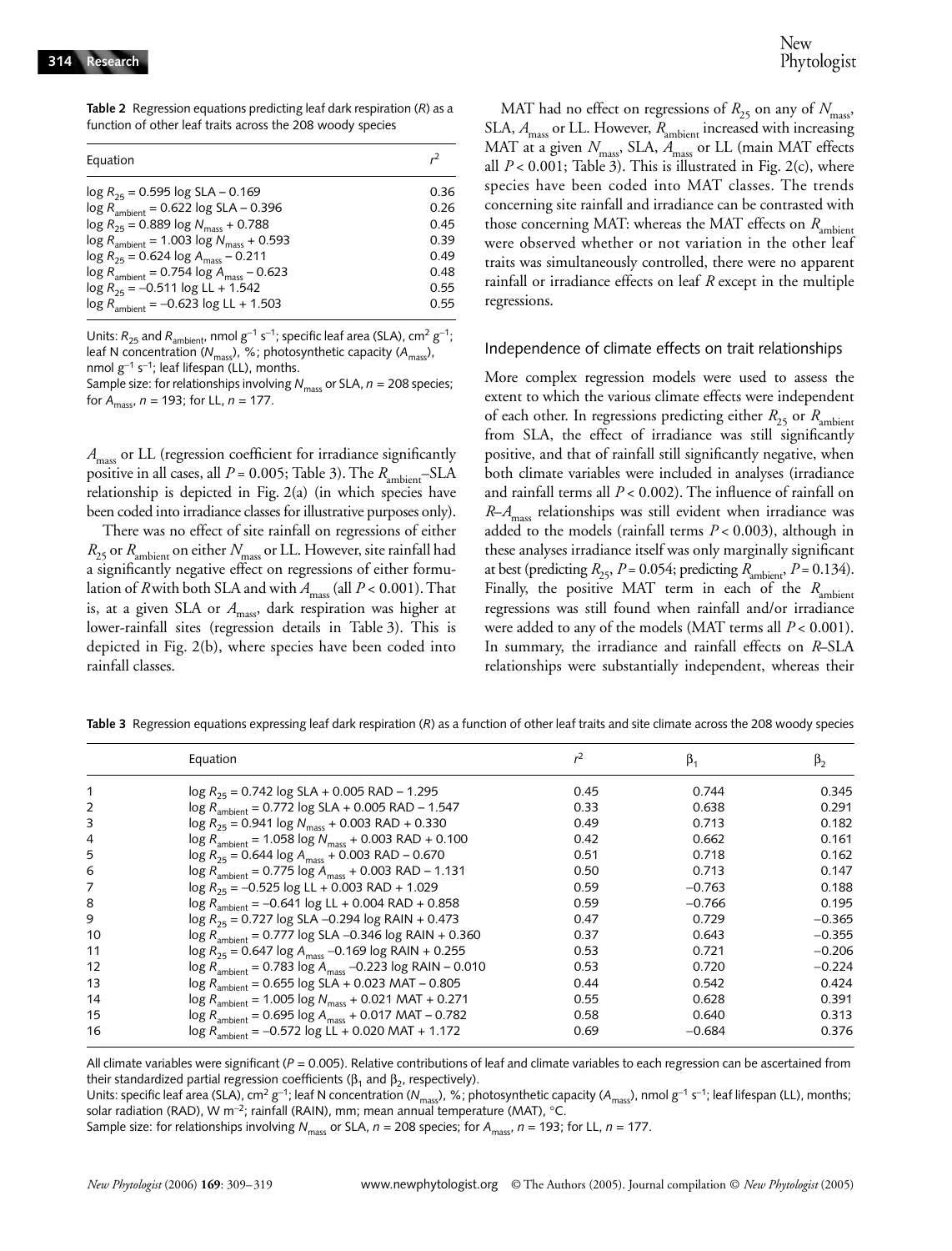

**Fig. 2** Patterning of R<sub>ambient</sub>–trait relationships by climate (208 woody species). (a) R<sub>ambient</sub> vs specific leaf area (SLA), with regression lines shown for species coded into irradiance classes. Classes: 1 (127–150); 2 (150–170); 3 (170–190 W m<sup>−</sup>2). Classes were defined on an arithmetic scale as irradiance was approximately normally distributed. (b) R<sub>ambient</sub> vs SLA, with regression lines shown for species coded into annual rainfall classes. Classes: 1 (200–400); 2 (400–800); 3 (800–1600); 4 (1600–3200); 5 (> 3200 mm). Classes were defined on a log scale because rainfall was strongly right-skewed (approximately log-normally distributed). (c) *R*ambient vs leaf N concentration (*N*mass), with regression lines shown for species coded into mean annual temperature (MAT) classes. Classes: 1 (20–30); 2 (10–20); 3 (0–10); 4 (−10 to 0°C). Classes were defined on an arithmetic scale as MAT was approximately normally distributed.

effects on *R*–*A*<sub>mass</sub> relationships were at least partially conflated. By contrast, the MAT effects on *R*<sub>ambient</sub> relationships were independent of the effects of the other climate variables.

## **Discussion**

#### Consequences for leaf dry mass and nutrient economics

The climate-related trends in *R* found in our analyses were of sufficient magnitude to have potentially important consequences for the dry mass and nutrient economics of leaves, and thus for whole-plant carbon balance. Below we give six examples comparing two hypothetical woody species occurring in different climate zones, based on regression equations in Table 3:

1 Comparing two species, each with leaf  $N_{\text{mass}}$  of 1.4% (mean  $\log N_{\text{mass}}$  for woody species in the data set), both  $R_{25}$ and *R*<sub>ambient</sub> would be 30% higher for a species occurring at a site with 180 W m<sup>−</sup><sup>2</sup> mean irradiance than for one at 140 W m<sup>−</sup><sup>2</sup> (Table 3, equations 3 and 4). Heath forest in Malaysia (146 W m<sup>−</sup><sup>2</sup> irradiance) and rainforest on Barro Colorado Island, Panama (180 W m<sup>−2</sup>) are vegetation types with similar MAT and annual rainfall that approximately fit this climate contrast (climate data from Wright *et al*., 2004).

**2** Comparing two species, each with  $A_{\text{mass}}$  of 63.5 nmol g s<sup>-1</sup> (mean log  $A_{\text{mass}}$  for woody species), a species occurring at 180 W m<sup>-2</sup> irradiance would have 26% higher *R*<sub>25</sub> or 30% higher *R*ambient than one at 140 W m<sup>−</sup><sup>2</sup> (Table 3, equations 5 and 6).

3 Comparing two species, each with SLA of 69 cm<sup>2</sup> g<sup>-1</sup> (mean log SLA for woody species), one growing at 500 mm annual rainfall would average 50% higher  $R_{25}$  and 62% higher *R*<sub>ambient</sub> than one growing at a site experiencing 2000 mm annual rainfall (Table 3, equations 9 and 10). **4** Comparing two species each with  $A_{\text{mass}}$  of 63.5 nmol g s<sup>-1</sup>, one growing at 500 mm annual rainfall would average 26% higher  $R_{25}$  and 36% higher  $R_{\text{ambient}}$  than one growing at a site experiencing 2000 mm annual rainfall (Table 3, equations 11 and 12).

**5** Comparing two woody species, each with SLA of 69 cm<sup>2</sup> g<sup>−</sup><sup>1</sup> (mean log SLA for woody species), one growing at 20°C MAT would average 69% higher *R*<sub>ambient</sub> than one growing at a site with 10°C MAT (Table 3, equation 13).

**6** Comparing two species, each with  $N_{\text{mass}}$  of 1.4%, one growing at 20°C MAT would average 62% higher  $R<sub>ambient</sub>$ than one growing at a site with 10°C MAT (Table 3, equation 14). Note that the bivariate trend between  $R_{\text{ambient}}$  and MAT (Fig. 1d) indicated a trend of almost exactly the same magnitude (61%; regression details in figure legend).

## Site temperature: conflict with previous results

On average, we found that woody species from warmer sites had higher estimated field rates of *R* ( $R_{\text{ambient}}$ ) than species from colder sites, while no difference was seen when *R* was compared at a standard temperature  $(R_{25})$ . What could account for the discrepancy between our findings and those from several previous reports (see Introduction)? One possibility is differences in sample size. Stocker (1935) studied three tropical, 31 temperate-zone and three arctic species; Wager (1941) compared 15 arctic species with 10 temperate species; Semikhatova *et al*. (1992) compared temperate, subarctic and arctic species in a study concerning 23 species in total. Further, Stocker's (1935) comparison of *R* measured at approximately ambient temperatures involved just two shrub species from Greenland (*R* measured at 10°C) and three tree species from Java (*R* measured at 30°C). The larger sample size used for the present study (208 woody species from 20 sites) should, on the face of it, represent a considerably more representative sample for detecting broad climate-related trends. A second possible reason for the discrepancies is that there are actually different trends in *R* with site temperature for woody species than for grasses and herbs. While we cannot suggest any plausible reason why this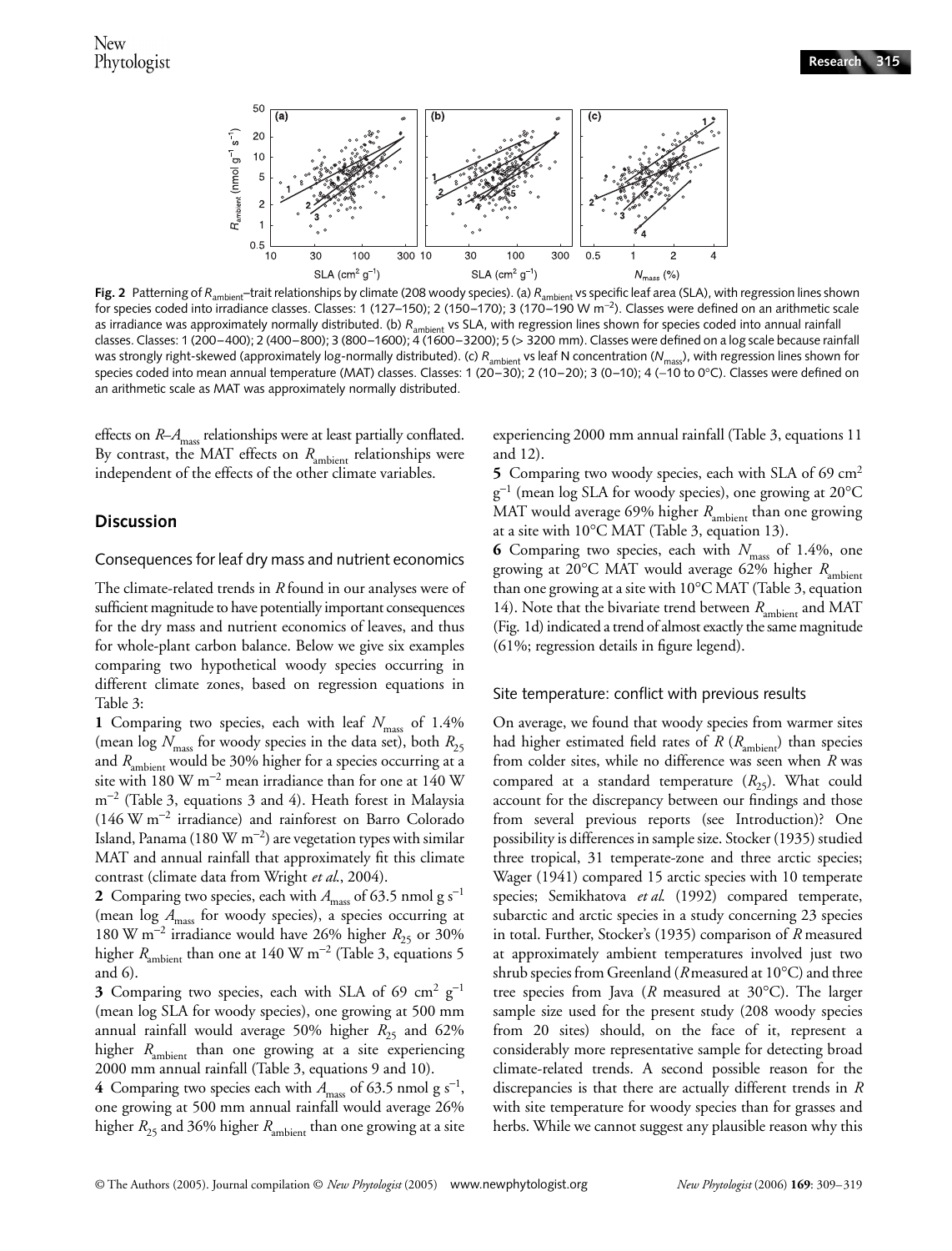should be so, it is notable that the majority of species studied by Semikhatova *et al*. (1992) and Wager (1941) were herbaceous, and results congruent with theirs were found among the climatically limited sample of grasses and herbs in our data set. Additional data would be required to evaluate this possibility. A third possibility is that our estimates of *R*ambient only poorly reflected actual rates of *R* for plants growing in the field. Against this possibility, our sensitivity analyses (see Methods) suggested that the results were quite robust: the same pattern of results was evident when we used a wide range of  $Q_{10}$  values in the calculation of  $R_{\text{ambient}}$ , or when we used the average temperature during the entire growth season in the calculations, rather than the mean temperature for the measurement period only.

## Possible mechanisms underlying trends concerning site temperature

Our results for woody species indicated that, on average, field rates of dark respiration ( $R$ <sub>ambient</sub>) were 1.6-fold higher for species growing at sites with 20°C MAT than in species at sites with 10°C MAT. This is intermediate between what would be seen within the 'average' species over that temperature range (ratio of 2.4; equation 1), and what would be observed if there was no overall trend in *R*<sub>ambient</sub> with site temperature among species. This finding suggests that, compared with well known short-term temperature responses of *R* across species (Tjoelker *et al*., 2001; Atkin & Tjoelker, 2003), *R* measured in the field at ambient site temperatures may reflect partial adjustments in rates via the combined effects of acclimation, adaptation and species-sorting along geographical temperature gradients. In animals, resting metabolic rate (RMR) is roughly analogous to dark (maintenance) respiration in plants (Reich, 2001). Indeed, within a number of animal lineages, massnormalized RMR tends to be faster in species inhabiting warmer regions (Gillooly *et al*., 2001; Clarke & Fraser, 2004). Just as reported here for *R*<sub>ambient</sub> in woody plants, in teleost fish, short-term, within-species responses in RMR to a given change in temperature tend to be greater than the mean difference in RMR among species for the same difference in habitat temperature (Clarke & Johnston, 1999). Specifically, in that study the average  $Q_{10}$  within species was 2.4, whereas the mean difference in RMR for a 10°C difference in habitat temperature was 1.8. Within individual species, increases in *R* (or RMR) with temperature are generally ascribed to inevitable temperature-associated changes in membrane fluidity and in the kinetics of biochemical reactions, as well as a general ramping-up of metabolism at higher temperature, for example because of greater ATP demands for biosynthesis, transport, protein turnover and phloem-loading of photosynthates (Lambers *et al*., 1998; Atkin *et al*., 2000a; Gillooly *et al*., 2001; Atkin *et al*., 2005). It seems likely that the between-species pattern in *R* reflects similar underlying physiological changes with increasing temperature, only

reduced somewhat by acclimation, adaptation and speciessorting. Further studies would be required to quantify the genotypic and phenotypic (acclimatory) contributions to these trends.

Considering the between-species trend, a key question is whether faster *R* actually represents a higher cost to life associated with life at generally higher temperatures? That is, is the overall respiratory cost higher for a given rate of growth (or carbon fixation, or nutrient uptake)? Here we dealt with leaflevel data, so we cannot easily extrapolate the results to wholeplant costs. However, we note that the magnitude of the shift in *R*<sub>ambient</sub> with site temperature was still similar when covariation in other leaf traits (e.g.  $A_{\text{mass}}$  or  $N_{\text{mass}}$ ) was accounted for, consistent with the idea that higher temperatures inevitably lead to higher respiratory costs.

## Possible mechanisms underlying trends concerning site irradiance

Below we list several mechanisms that could lead to species growing at higher-irradiance sites tending to have higher *R* (at a given leaf N, SLA,  $A_{\text{mass}}$  or LL). However, two caveats should be noted. First, as many studies that we cite were within-species comparisons, the mechanisms should not be extrapolated uncritically to differences among species (just as for temperature-related effects, discussed above). Second, while the processes we describe mostly take place in the light, it is likely that there is a carry-over effect with increased respiratory demands in the light, resulting in enhanced respiratory capacity, and thus higher rates in the dark also.

**Protein turnover** Damage to the D1 protein of photosystem II is particularly common under high light, leading to increased rates of degradation and resynthesis of the damaged proteins (Shyam *et al*., 1993; Anderson *et al*., 1997). These processes consume energy: approx. 2–20% of leaf proteins are turned over daily, representing from 20 to 60% of total respiration in mature leaves (Penning de Vries, 1975; de Visser *et al*., 1992; Bouma *et al*., 1994; Zerihun *et al*., 1998).

**Reactive oxygen species (ROS)** High light (particularly under cold temperatures) leads to the accumulation of excess redox equivalents (e.g. NADPH) in chloroplasts which, in turn, can lead to formation of ROS that damage chloroplast pigments and membrane lipids. Plants can use various means to lower an excess of redox equivalents in the chloroplasts (Atkin *et al*., 2000c), including exporting excess NADPH to the mitochondria via the oxaloacetate–malate shuttle where it can be oxidized via the nonphosphorylating, alternative oxidase (AOX) respiratory pathway (Purvis, 1997; Maxwell *et al*., 1999). Repairing damage caused by ROS also incurs respiratory costs, as does quenching of ROS, for example via mitochondrial ascorbate synthesis as part of the ascorbate– glutathione cycle (Smirnoff, 2000; Millar *et al*., 2003).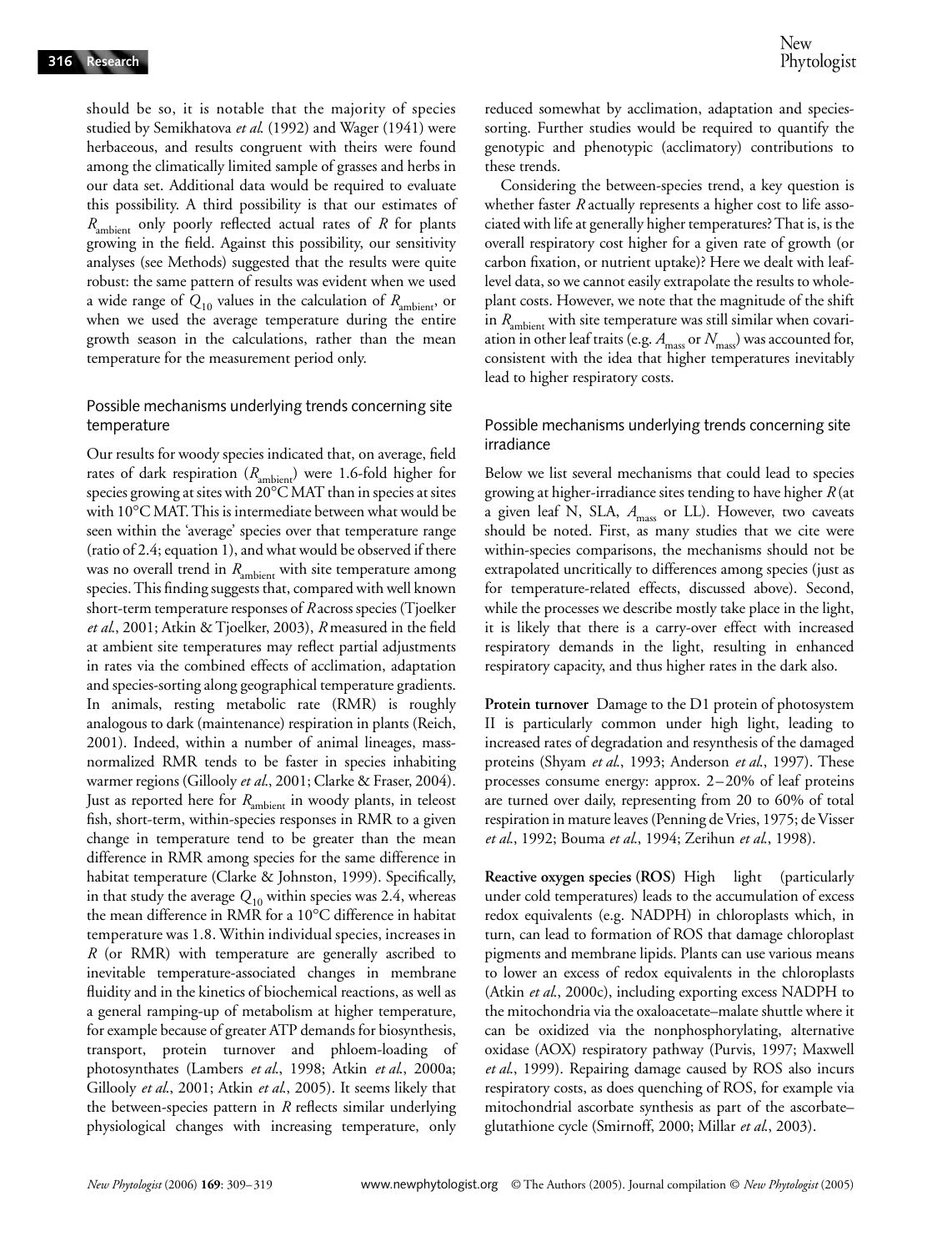**Xanthophyll cycle** Ascorbate synthesis also plays a role in regulating production of photoprotective xanthophyll pigments (Demmig-Adams & Adams, 1996). Hence a greater need for xanthophylls for species at high-irradiance sites contribute to higher *R*.

Where photosynthetic capacity is enhanced because of high irradiance, there would be a higher demand for cytosolic ATP (needed to support sucrose synthesis) and higher rates of phloem loading of photosynthates (Krömer, 1995; Hoefnagel *et al*., 1998; Atkin *et al*., 2000c). However, it is unclear whether this would lead to higher rates of *R* at a given  $A_{\text{mass}}$ , as we found here, as opposed to higher *R* considered on its own, which was not observed.

Possible mechanisms underlying trends concerning site rainfall

There are several ways that coping with frequently dry conditions could potentially lead to higher *R* (at a given SLA or *A*mass).

**Photoinhibition** Low rainfall probably results in reduced stomatal conductance and thus reduced availability of CO<sub>2</sub> for photochemistry, increasing the likelihood of photoinhibition. Although the xanthophyll cycle generally can deal with this quite effectively (Demmig-Adams & Adams, 1996), increased *R* could still result, for example by the oxaloacetate–malate shuttle or via the role respiration plays in ascorbate synthesis (both described above).

**Maintenance of solute gradients** Many plants in lowrainfall habitats maintain high concentrations of osmotically active compounds in the vacuoles of leaf cells (Lambers *et al*., 1998). The energy costs of maintaining these gradients could also contribute to higher *R*.

## Additional considerations

Additional factors need to be considered in order to assess how accurately the measured rates of *R* truly reflect leaf respiration. For example, leaf respiration during daylight may be suppressed, maintained or (less commonly) stimulated relative to that occurring at night (Krömer, 1995; Atkin *et al*., 2000c), yet our study was based only on measurements of dark respiration. Further, mitochondrial  $CO<sub>2</sub>$  production and  $O<sub>2</sub>$  consumption may be affected differently by light and temperature, and species may differ in this regard (Brooks & Farquhar, 1985; Atkin *et al*., 2000b), yet *R* was measured for most species in terms of  $CO<sub>2</sub>$  efflux only. On the other hand, there could be carry-over effects that counteract these concerns. For example, if increased AOX activity (detected via  $O<sub>2</sub>$  consumption) went hand-in-hand with increases in the capacity of other respiratory enzymes, this could also lead to higher respiratory  $CO<sub>2</sub>$  production.

## **Conclusions**

Our results indicated that dark respiration rates of field-grown plants vary systematically with site climate: after covariation in other leaf traits had been accounted for, woody species occurring at hotter, drier or higher-light sites had higher mean *R*. For site rainfall and irradiance, these trends were apparent for both  $R_{\text{ambient}}$  and  $R_{25}$ . To our knowledge, no study has previously assessed links between *R* and site irradiance. Moreover, while previous studies have linked variations in *R* with site rainfall at the regional level (Wright *et al*., 2001), none has assessed patterns across global spatial scales and/or over such a large sample of species and vegetation types. Our analysis reveals significant temperature-related trends for *R*<sub>ambient</sub> but not for  $R_{25}$ . Considered together with the sensitivity analyses, these results suggest that species typical of warmer sites would have higher *R* if the measurements were made at ambient field temperature, at a standard time of year (e.g. mid-growing season). Ideally, site temperature-related trends in *R* would be assessed with field measurements standardized in ways such as these, but insufficient data exist as yet.

The data used in this study were measured during relatively well watered times of year during the growth season, and the frequency of favourable growth periods also varies with site climate. Thus the patterns cannot be extrapolated directly to differences in leaf or whole-plant *R* considered over the course of a year, or over the lifetime of a plant. Nevertheless, with care, our findings should prove useful for modelling plant nutrient and carbon budgets, and for modelling vegetation shifts with climate change.

# **Acknowledgements**

We thank Katherine Mitchell, Tali Lee, Erik Veneklaas and Pieter Poot for access to unpublished data from their studies. Dan Bruhn is thanked for formulating the equation used to predict rates of *R* at different temperatures (Atkin *et al*., 2005).

# **References**

- **Amthor JS. 2000.** The McCree–de Wit–Penning de Vries–Thornley respiration paradigms: 30 years later. *Annals of Botany* **86**: 1–20.
- **Amthor JS, Baldocchi DD. 2001.** Terrestrial higher plant respiration and net primary production. In: Roy J, Saugier B, Mooney HA, eds. *Terrestrial Global Productivity.* New York, USA: Academic Press, 33–59.
- **Anderson JM, Park YI, Chow WS. 1997.** Photoinactivation and photoprotection of photosystem II in nature. *Physiologia Plantarum* **100**: 214–223.
- **Atkin OK, Day DA. 1990.** A comparison of the respiratory processes and growth rates of selected Australian alpine and related lowland plant species. *Australian Journal of Plant Physiology* **17**: 517–526.
- **Atkin OK, Tjoelker MG. 2003.** Thermal acclimation and the dynamic response of plant respiration to temperature. *Trends in Plant Science* **8**: 343–351.
- **Atkin OK, Westbeek MHM, Cambridge ML, Lambers H, Pons TL. 1997.**  Leaf respiration in light and darkness. A comparison of slow- and fast-growing *Poa* species. *Plant Physiology* **113**: 961–965.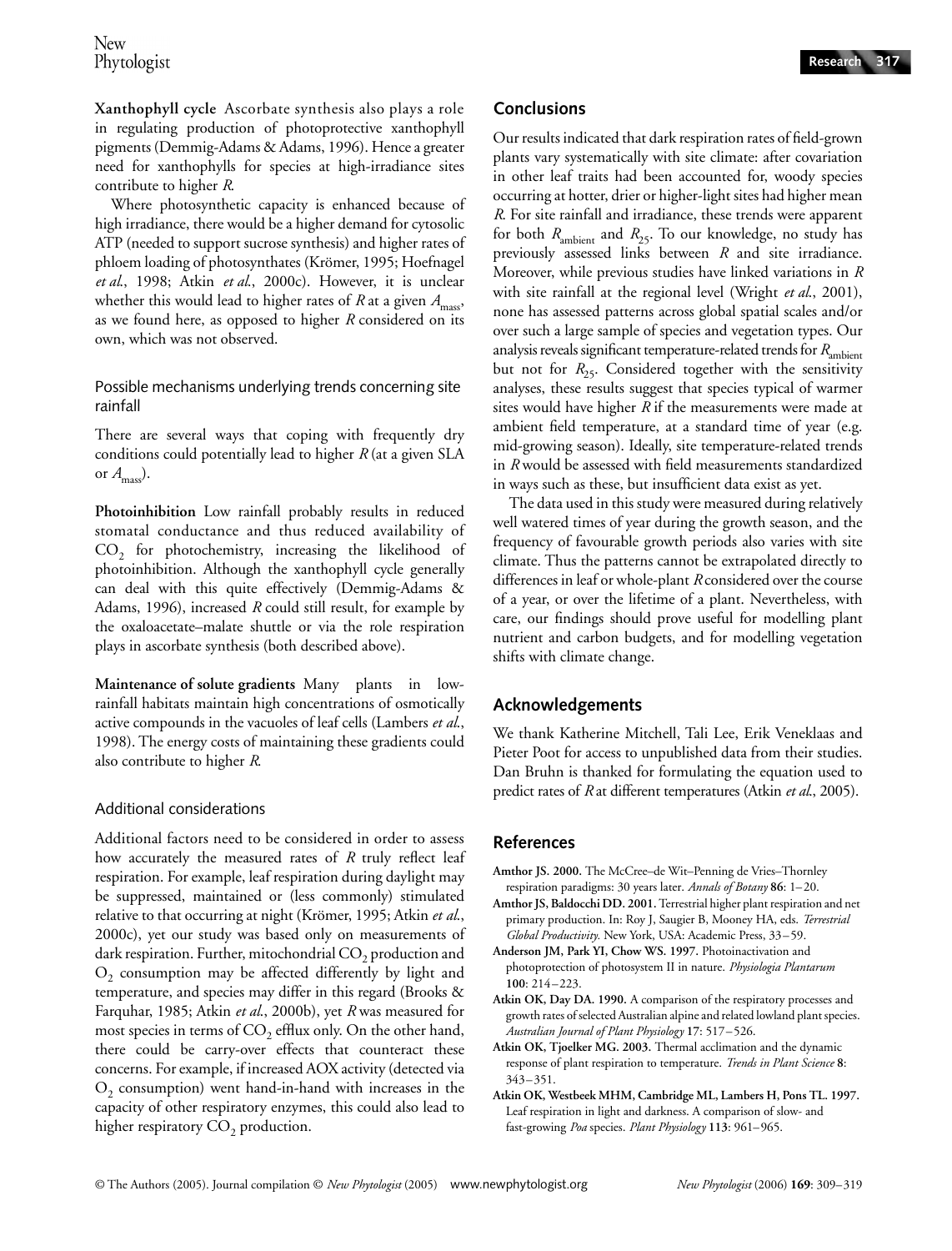**Atkin OK, Edwards EJ, Loveys BR. 2000a.** Response of root respiration to changes in temperature and its relevance to global warming. *New Phytologist* **147**: 141–154.

**Atkin OK, Evans JR, Ball MC, Lambers H, Pons TL. 2000b.** Leaf respiration of snow gum in the light and dark. Interactions between temperature and irradiance. *Plant Physiology* **122**: 915–923.

**Atkin OK, Millar AH, Gardestrom P, Day DA. 2000c.** Photosynthesis, carbohydrate metabolism and respiration in leaves of higher plants. In: Leegood RC, Sharkey TD, von Caemmerer S, Kennedy R, eds. *Photosynthesis: Physiology and Metabolism.* Dordrecht, the Netherlands: Kluwer Academic, 153–175.

**Atkin OK, Bruhn D, Tjoelker MG. 2005.** Response of plant respiration to changes in temperature: mechanisms and consequences of variations in *Q*10 values and acclimation. In: Lambers H, Ribas-Carbó M, eds. *Plant Respiration: from Cell to Ecosystem.* Berlin, Germany: Springer, 95–135.

**Bolstad PV, Mitchell K, Vose JM. 1999.** Foliar temperature–respiration response functions for broad-leaved tree species in the southern Appalachians. *Tree Physiology* **19**: 871–878.

**Bouma TJ, de Visser R, Janssen J, Dekock MJ, Vanleeuwen PH, Lambers H. 1994.** Respiratory energy requirements and rate of protein turnover *in vivo* determined by the use of an inhibitor of protein synthesis and a probe to assess its effect. *Physiologia Plantarum* **92**: 585–594.

Brooks A, Farquhar GD. 1985. Effect of temperature on the CO<sub>2</sub>/O<sub>2</sub> specificity of ribulose-1,5-biphosphate carboxylase/oxygenase and the rate of respiration in the light. *Planta* **165**: 397–406.

**Cannell MGR, Thornley JHM. 2000.** Modelling the components of plant respiration: some guiding principles. *Annals of Botany* **85**: 45–54.

**Chapin FS, Oechel WC. 1983.** Photosynthesis respiration and phosphate absorption by *Carex aquatilis* ecotypes along latitudinal and local environmental gradients. *Ecology* **64**: 743–751.

**Clarke A, Fraser KPP. 2004.** Why does metabolism scale with temperature? *Functional Ecology* **18**: 243–251.

**Clarke A, Johnston NM. 1999.** Scaling of metabolic rate with body mass and temperature in teleost fish. *Journal of Animal Ecology* **68**: 893–905.

**Collier DE. 1996.** No difference in leaf respiration rates among temperate, subarctic, and arctic species grown under controlled conditions. *Canadian Journal of Botany* **74**: 317–320.

**Craine JM, Berin DM, Reich PB, Tilman DG, Knops JMH. 1999.**  Measurement of leaf longevity of 14 species of grasses and forbs using a novel approach. *New Phytologist* **142**: 475–481.

**Demmig-Adams B, Adams WW. 1996.** The role of xanthophyll cycle carotenoids in the protection of photosynthesis. *Trends in Plant Science* **1**: 21–26.

**Gillooly JF, Brown JH, West GB, Savage VM, Charnov EL. 2001.** Effects of size and temperature on metabolic rate. *Science* **293**: 2248–2251.

**Hill RS, Read J, Busby JR. 1988.** The temperature-dependence of photosynthesis of some Australian temperate rainforest trees and its biogeographical significance. *Journal of Biogeography* **15**: 431–449.

**Hoefnagel MHN, Atkin OK, Wiskich JT. 1998.** Interdependence between chloroplasts and mitochondria in the light and the dark. *Biochimica et Biophysica Acta* **1366**: 235–255.

**Janssens IA, Lankreijer H, Matteucci G, Kowalski AS, Buchmann N, Epron D, Pilegaard K, Kutsch W, Longdoz B, Grunwald T, Montagnani L, Dore S, Rebmann C, Moors EJ, Grelle A, Rannik U, Morgenstern K, Oltchev S, Clement R, Gudmundsson J, Minerbi S, Berbigier P, Ibrom A, Moncrieff J, Aubinet M, Bernhofer C, Jensen NO, Vesala T, Granier A, Schulze ED, Lindroth A, Dolman AJ, Jarvis PG, Ceulemans R, Valentini R. 2001.** Productivity overshadows temperature in determining soil and ecosystem respiration across European forests. *Global Change Biology* **7**: 269–278.

**Kitajima K, Mulkey SS, Wright SJ. 1997.** Seasonal leaf phenotypes in the canopy of a tropical dry forest: photosynthetic characteristics and associated traits. *Oecologia* **109**: 490–498.

**Klikoff LG. 1968.** Temperature dependence of mitochondrial oxidative rates of several species of the Sierra Nevada. *Botanical Gazette* **129**: 227–230.

- **Krömer S. 1995.** Respiration during photosynthesis. *Annual Review of Plant Physiology and Plant Molecular Biology* **46**: 45–70.
- **Lambers H, Chapin FS, Pons TL. 1998.** *Plant Physiological Ecology.* New York, USA: Springer-Verlag.

**Larigauderie A, Körner C. 1995.** Acclimation of leaf dark respiration to temperature in alpine and lowland plant species. *Annals of Botany* **76**: 245–252.

**Lieth H. 1975.** Modeling the primary productivity of the world. In: Lieth H, Whittaker R, eds. *Primary Productivity of the Biosphere.* New York, USA: Springer, 237–283.

**Loveys BR, Atkinson LJ, Sherlock DJ, Roberts RL, Fitter AH, Atkin OK. 2003.** Thermal acclimation of leaf and root respiration: an investigation comparing inherently fast- and slow-growing plant species. *Global Change Biology* **9**: 895.

**Lusk CH. 2001.** Leaf life spans of some conifers of the temperate forests of South America. *Revista Chilena de Historia Natural* **74**: 711–718.

**Lusk CH, Wright IJ, Reich PB. 2003.** Photosynthetic differences contribute to competitive advantage of evergreen angiosperms over evergreen conifers. *New Phytologist* **160**: 329–336.

**Maxwell DP, Wang Y, McIntosh L. 1999.** The alternative oxidase lowers mitochondrial reactive oxygen production in plant cells. *Proceedings of the National Academy of Sciences, USA* **96**: 8271–8276.

**McCree KJ. 1970.** An equation for the rate of respiration of white clover plants grown under controlled conditions. In: Šetlik I, ed. *Prediction and Measurement of Photosynthetic Productivity.* Wageningen, the Netherlands: Centre for Agricultural Publishing and Documentation, 221–229.

**Millar AH, Mittova V, Kiddle G, Heazlewood JL, Bartoli CG, Theodoulou FL, Foyer CH. 2003.** Control of ascorbate synthesis by respiration and its implications for stress responses. *Plant Physiology* **133**: 443–447.

**Mitchell KA, Bolstad PV, Vose JM. 1999.** Interspecific and environmentally induced variation in foliar dark respiration among eighteen southeastern deciduous tree species. *Tree Physiology* **19**: 861–870.

**Miyazawa S, Satomi S, Terashima I. 1998.** Slow leaf development of evergreen broad-leaved tree species in Japanese warm temperate forests. *Annals of Botany* **82**: 859–869.

**Mooney HA. 1963.** Physiological ecology of coastal, sub-alpine, and alpine populations of *Polygonum bistortoides*. *Ecology* **44**: 812–816.

**Mooney HA, Field C, Gulmon SL, Rundel P, Kruger FJ. 1983.**  Photosynthetic characteristics of South African sclerophylls. *Oecologia* **58**: 398–401.

**New M, Hulme M, Jones P. 1999.** Representing twentieth-century space-time climate variability. Part I: Development of a 1961–90 mean monthly terrestrial climatology. *Journal of Climate* **12**: 829–856.

**Oleksyn J, Modrzynski J, Tjoelker MG, Zytkowiak R, Reich PB, Karolewski P. 1998.** Growth and physiology of *Picea abies* populations from elevational transects: common garden evidence for altitudinal ecotypes and cold adaptation. *Functional Ecology* **12**: 573–590.

**Potter CS, Klooster SA. 1999.** Dynamic global vegetation modelling for prediction of plant functional types and biogenic trace gas fluxes. *Global Ecology and Biogeography Letters* **8**: 473–488.

**Purvis AC. 1997.** Role of the alternative oxidase in limiting superoxide production by plant mitochondria. *Physiologia Plantarum* **100**: 165–170.

**Raghavendra AS, Padmasree K. 2003.** Beneficial interactions of mitochondrial metabolism with photosynthetic carbon assimilation. *Trends in Plant Science* **8**: 546–553.

**Penning de Vries FWT. 1975.** The cost of maintenance processes in plant cells. *Annals of Botany* **39**: 77–92.

**Reich PB. 2001.** Body size, geometry, longevity and metabolism: do plant leaves behave like a animal bodies? *Trends in Ecology and Evolution* **16**: 675–680.